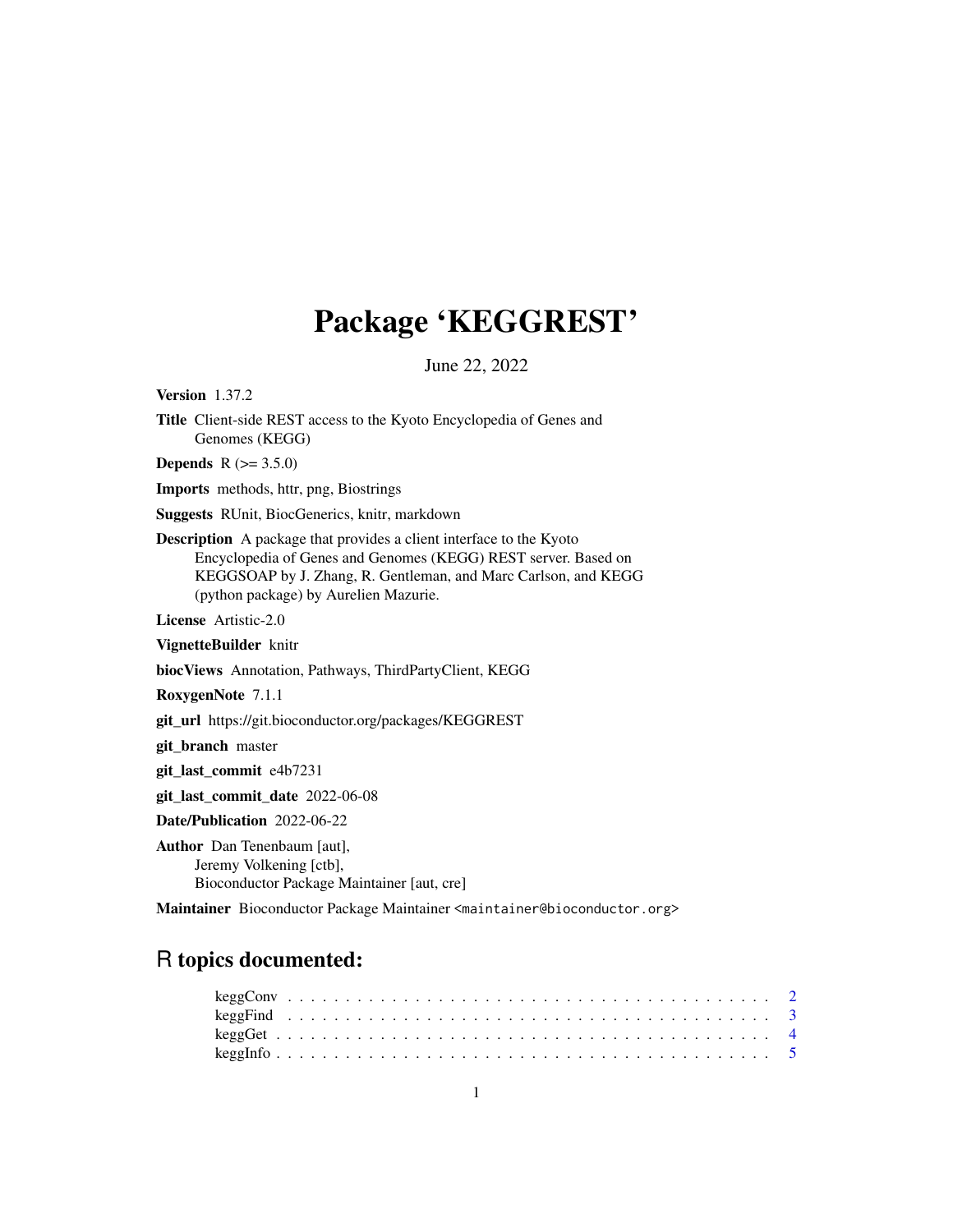## <span id="page-1-0"></span>2 keggConv

## **Index** [11](#page-10-0)

keggConv *Convert KEGG identifiers to/from outside identifiers*

## Description

Convert KEGG identifiers to/from outside identifiers.

## Usage

keggConv(target, source, querySize = 100)

## Arguments

| target    | A KEGG organism code (), T number, or one of the external databases $neb$ i-gi,<br>ncbi-geneid, ncbi-proteinid, uniprot, or (for chemical substance identi-<br>fiers) drug, compound, or glycan, pubchem, or chebi. |
|-----------|---------------------------------------------------------------------------------------------------------------------------------------------------------------------------------------------------------------------|
| source    | Same as target, but may also be a list of KEGG identifiers representing internal<br>or external names.                                                                                                              |
| querySize | Empirically, KEGG limits queries to 100 source identifiers per query. This ar-<br>gument enables larger queries by dividing source into sub-queries of no more<br>than querySize identifiers.                       |

## Value

A named character vector.

## Author(s)

Dan Tenenbaum

## References

<https://www.kegg.jp/kegg/docs/keggapi.html>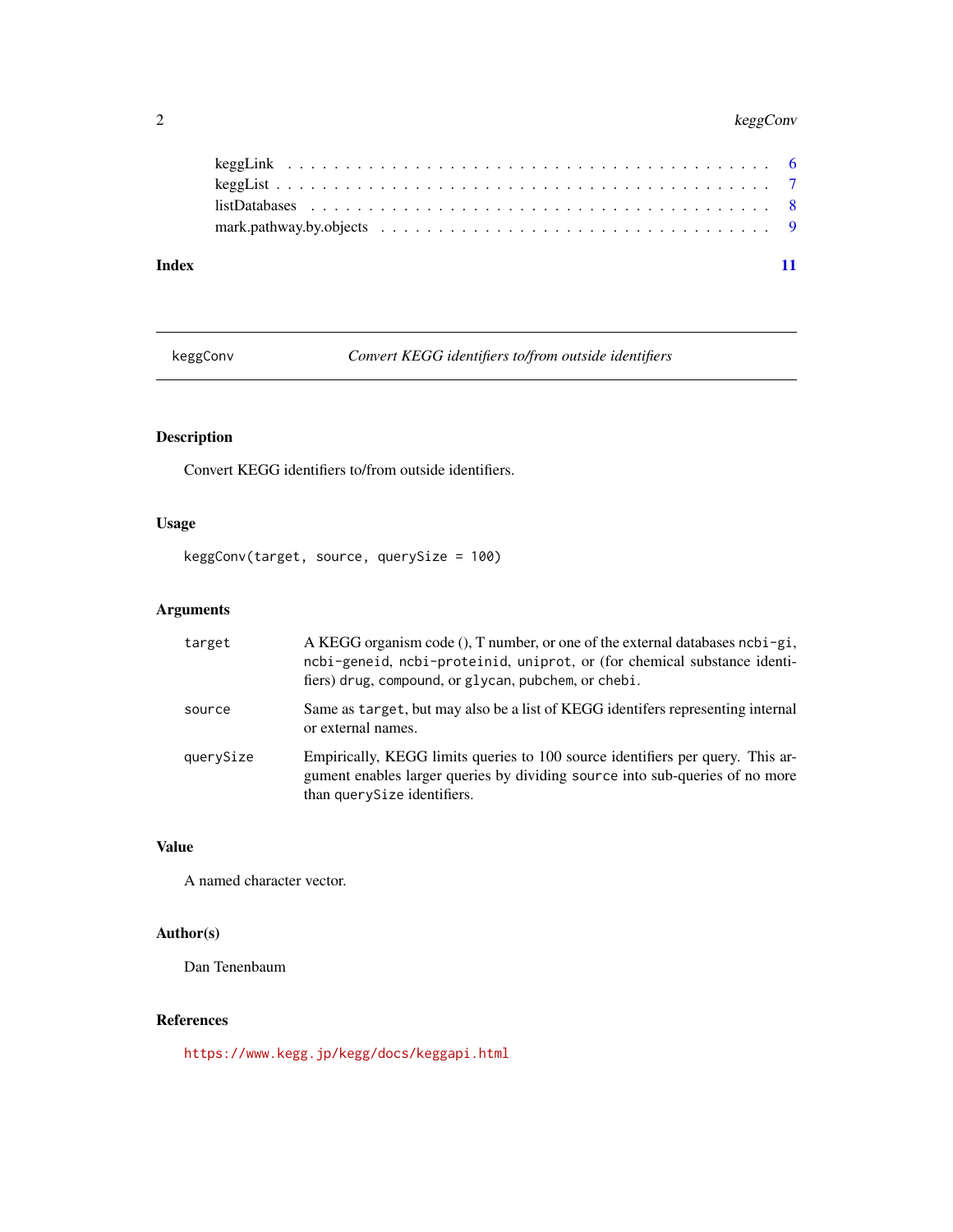#### <span id="page-2-0"></span>keggFind 3

## Examples

```
## conversion from NCBI GeneID to KEGG ID for E. coli genes
head(keggConv("eco", "ncbi-geneid"))
head(keggConv("ncbi-geneid", "eco")) ## opposite direction
## conversion from KEGG ID to NCBI GI
```

```
head(keggConv("ncbi-proteinid", c("hsa:10458", "ece:Z5100")))
```

```
## conversion from NCBI GI to KEGG ID when the organism code is not known:
head(keggConv("genes", "ncbi-geneid:3113320"))
```

| keggFind | Finds entries with matching query keywords or other query data in a |
|----------|---------------------------------------------------------------------|
|          | given database                                                      |

## Description

Finds entries with matching query keywords or other query data in a given database.

## Usage

```
keggFind(database, query, option = c("formula", "exact_mass",
    "mol_weight"))
```
## Arguments

| database | Either the name of a single KEGG database (list available via list Databases (),<br>a "T number" genome identifier, or a KEGG organism code (lists of both avail-<br>able via keggList("organism")).                                                                                                |
|----------|-----------------------------------------------------------------------------------------------------------------------------------------------------------------------------------------------------------------------------------------------------------------------------------------------------|
| query    | One or more keywords, or a range of integers representing molecular weights.<br>If query includes identifiers not known to KEGG, the results will not contain<br>any information about those identifiers.                                                                                           |
| option   | Optional. If database is compound or drug, option can be formula, exact_mass,<br>or weight. Chemical formula search is a partial match irrespective of the order<br>of atoms given. The exact mass (or molecular weight) is checked by rounding<br>off to the same decimal place as the query data. |

## Value

A named character vector.

## Author(s)

Dan Tenenbaum

#### References

<https://www.kegg.jp/kegg/docs/keggapi.html>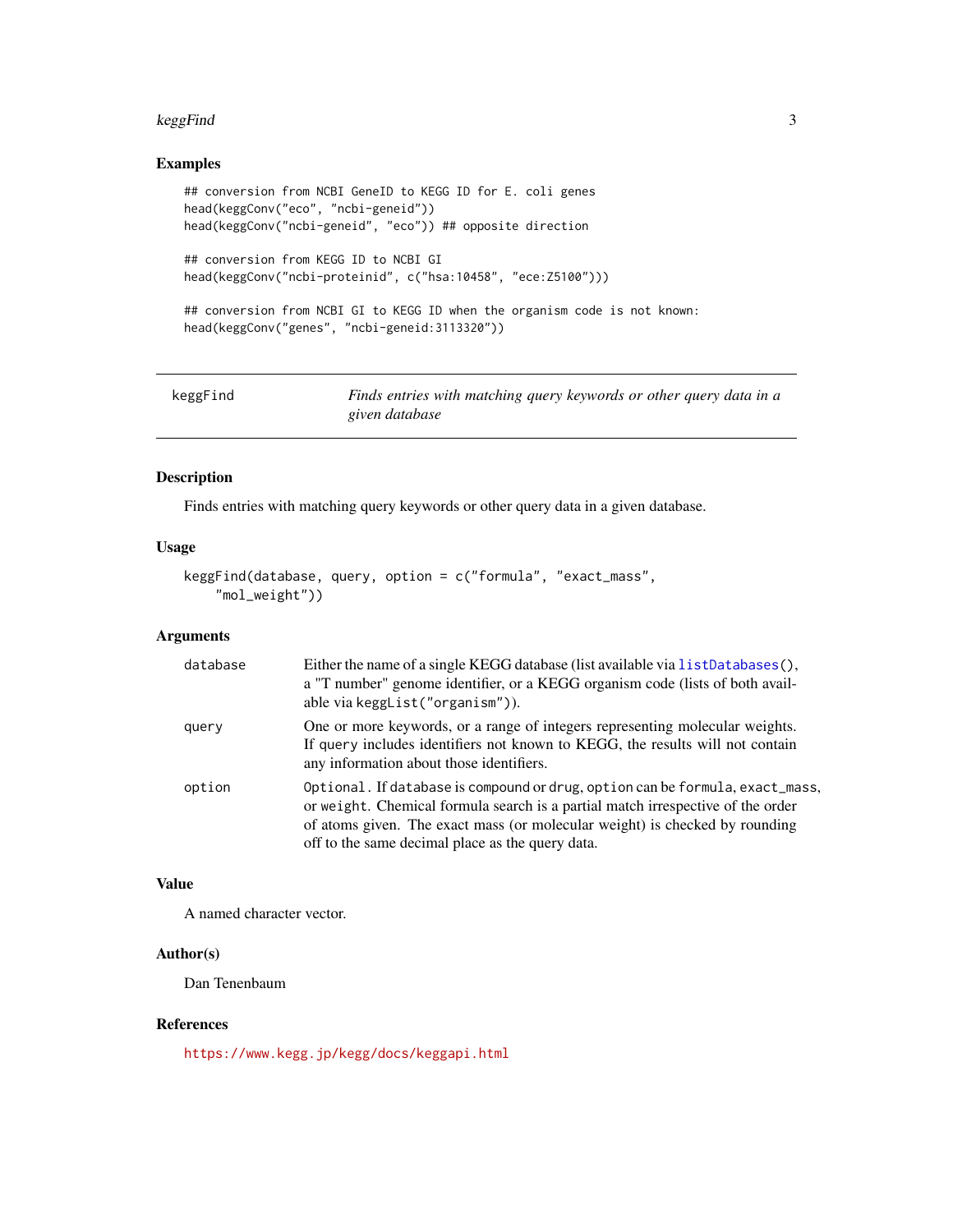#### Examples

```
res <-
    keggFind("genes", c("shiga", "toxin")) ## for keywords "shiga" and "toxin"
length(res)
head(res)
res <- keggFind("genes", "shiga toxin") ## for keywords "shiga toxin"
length(res)
head(res)
keggFind("compound", "C7H10O5", "formula") ## for chemical formula "C7H10O5"
res <- keggFind("compound", "O5C7", "formula") ## for chemical formula
                                           ## containing "O5" and "C7"
length(res)
head(res)
keggFind("compound", 174.05, "exact_mass") ## for 174.045
                                           ## =< exact mass < 174.055
res <- keggFind("compound", 300:310, "mol_weight") ## for 300 =<
                                           ## molecular weight =< 310
length(res)
head(res)
```
keggGet *Retrieves given database entries*

#### Description

Retrieves given database entries.

#### Usage

```
keggGet(dbentries, option = c("aaseq", "ntseq", "mol", "kcf",
    "image", "kgml"))
```
#### Arguments

| dbentries | One or more (up to a maximum of 10) KEGG identifiers.                                                                                                      |
|-----------|------------------------------------------------------------------------------------------------------------------------------------------------------------|
| option    | Optional. Option governing the format of the output, aaseg is an amino acid<br>sequence, ntseq is a nucleotide sequence, image returns an object which can |
|           | be written to a PNG file, kgml returns a KGML document.                                                                                                    |

#### Details

Retrieves all entries from the KEGG database for a set of KEGG identifers.

keggGet() can only return 10 result sets at once (this limitation is on the server side). If you supply more than 10 inputs to keggGet(), KEGGREST will warn that only the first 10 results will be returned.

<span id="page-3-0"></span>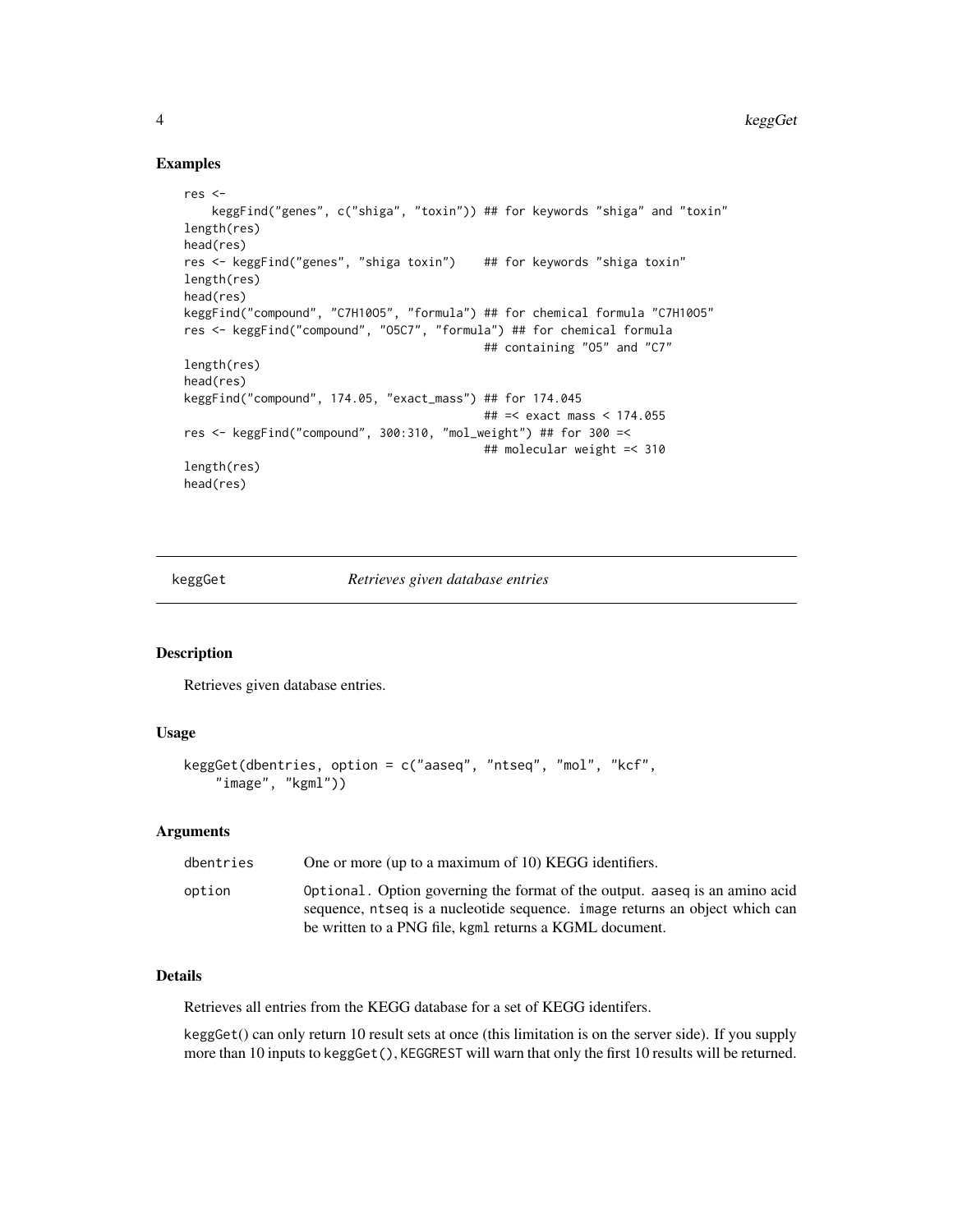#### <span id="page-4-0"></span>keggInfo 500 to 500 million was seen as a set of the set of the set of the set of the set of the set of the set of the set of the set of the set of the set of the set of the set of the set of the set of the set of the set

## Value

A list wrapping a KEGG flat file. If option is aaseq, an AAStringSet object. If option is ntseq, a DNAStringSet object. If option is image, an object which can be written to a PNG file. If option is kgml, a KGML document.

#### Author(s)

Dan Tenenbaum

#### References

<https://www.kegg.jp/kegg/docs/keggapi.html>

#### Examples

```
res <- keggGet(c("cpd:C01290", "gl:G00092")) ## retrieves a compound entry
                                    ## and a glycan entry
str(res)
res <- keggGet(c("C01290", "G00092")) ## same as above, without prefixes
str(res)
res <- keggGet(c("hsa:10458", "ece:Z5100")) ## retrieves a human gene entry
                                    ## and an E.coli O157 gene entry
str(res)
res <- keggGet(c("hsa:10458", "ece:Z5100"), "aaseq") ## retrieves amino
                                    ## acid sequences of a human gene and an
                                    ## E.coli O157 gene
png <- keggGet("hsa05130", "image") ## retrieves the image file of a
                                    ## pathway map
t <- tempfile()
library(png)
writePNG(png, t)
res <- keggGet("hsa05130", "kgml")
str(res)
```
keggInfo *Displays the current statistics of a given database*

#### Description

Displays statistics of a given database, such as number of entries, version, release date, and source.

#### Usage

```
keggInfo(database)
```
#### Arguments

database Either a KEGG database (list available via [listDatabases\(](#page-7-1))), a KEGG organism code (list available by calling [keggList\(](#page-6-1))) with the organism argument), or a T number (list available by calling [keggList\(](#page-6-1)) with the genome argument.)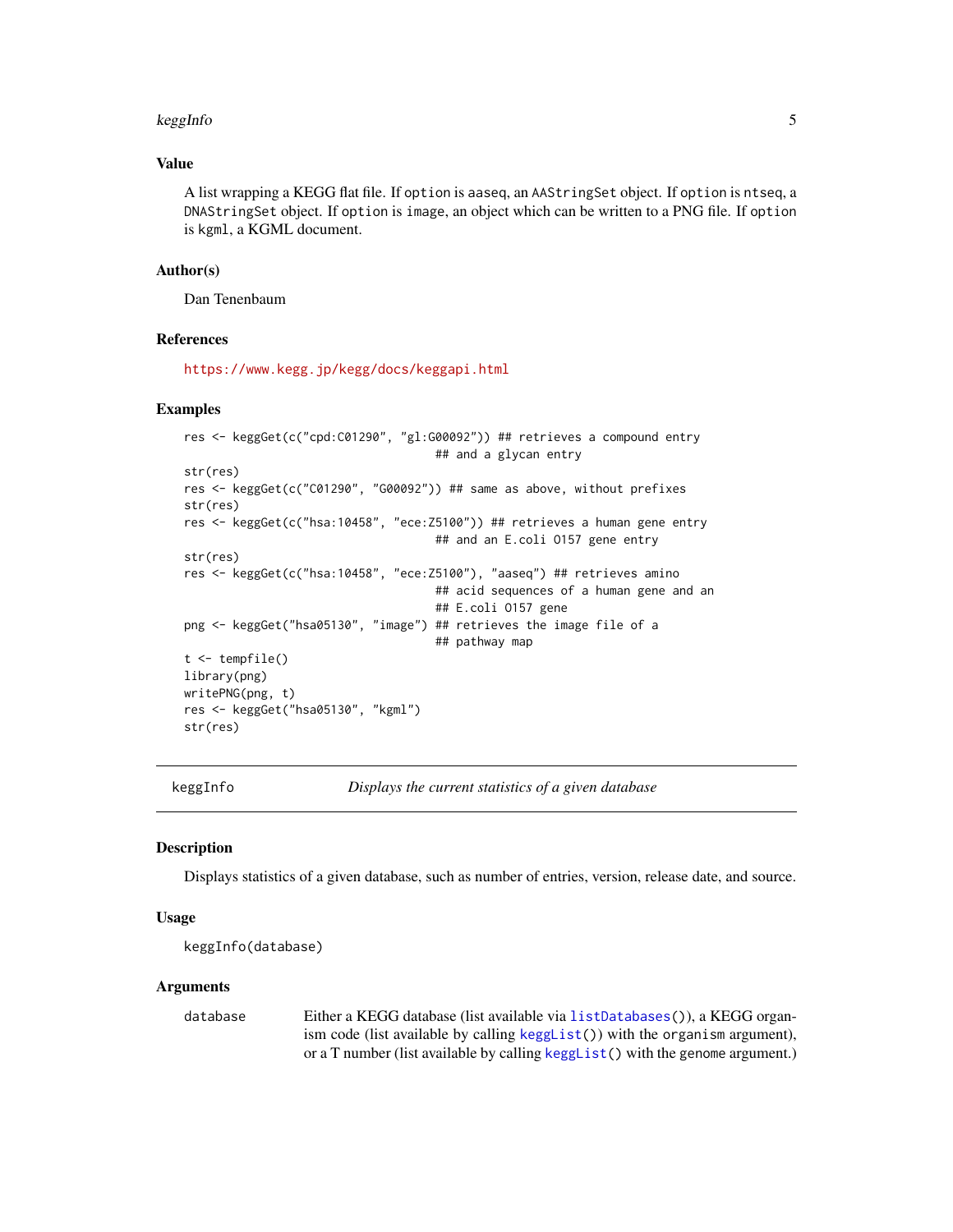<span id="page-5-0"></span>A character vector containing statistics about database.

#### Author(s)

Dan Tenenbaum

## References

<https://www.kegg.jp/kegg/docs/keggapi.html>

#### Examples

```
res <- keggInfo("kegg") ## displays the current statistics of the KEGG database
cat(res)
res <- keggInfo("pathway") ## displays the number pathway entries including both
                    ## the reference and organism-specific pathways
cat(res)
res <- keggInfo("hsa") ## displays the number of gene entries for the
                    ## KEGG organism Homo sapiens
cat(res)
```

| keggLink | Find related entries by using database cross-references. |
|----------|----------------------------------------------------------|
|          |                                                          |
|          |                                                          |

#### Description

Find related entries by using database cross-references.

#### Usage

```
keggLink(target, source)
```
#### Arguments

| target | Either the name of a single KEGG database (list available via listDatabases(). |
|--------|--------------------------------------------------------------------------------|
|        | a "T number" genome identifier, or a KEGG organism code (lists of both avail-  |
|        | able via keggList("organism")).                                                |
| source | The same as target, but may also be one or more KEGG identifiers.              |

## Details

Many of the old KEGGSOAP functions whose names started with 'get', such as get.pathways.by.genes and get.pathways.by.reactions, are replaced by using keggLink (see examples).

#### Value

A named character vector.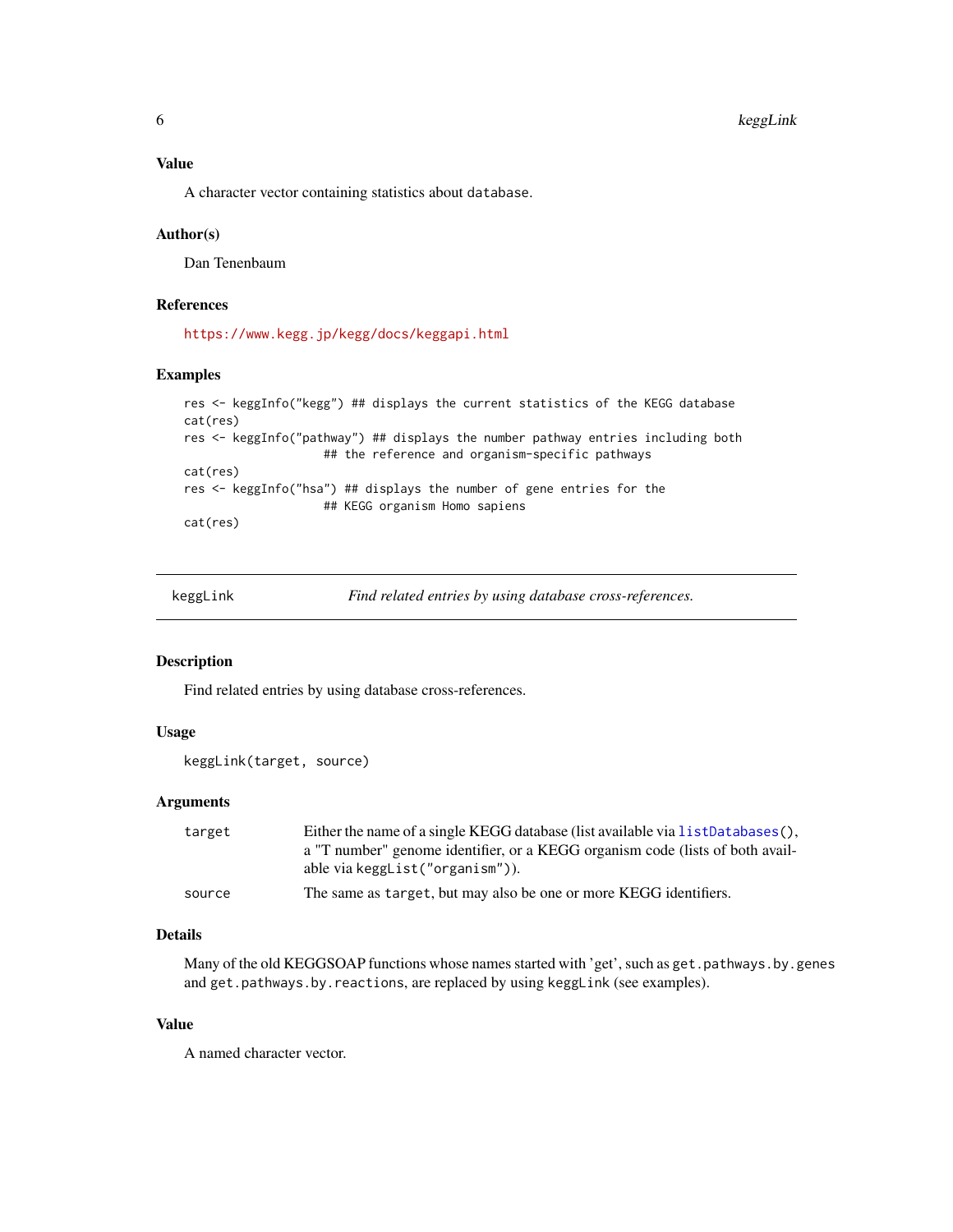#### <span id="page-6-0"></span>keggList 7

## Author(s)

Dan Tenenbaum

#### References

<https://www.kegg.jp/kegg/docs/keggapi.html>

#### Examples

```
res <- keggLink("pathway", "hsa") ## KEGG pathways linked from each of
          ## the human genes equivalent to 'get.genes.by.pathway' in KEGGSOAP
length(res)
head(res)
res <- keggLink("hsa", "pathway") ## human genes linked from each of the
          ## KEGG pathways equivalent to 'get.pathways.by.genes' in KEGGSOAP
keggLink("pathway", c("hsa:10458", "ece:Z5100")) ## KEGG pathways
          ## linked from a human gene and an E. coli O157 gene
res <- keggLink("hsa:126") ## LinkDB search shows all KEGG
          ## resources related to hsa:126
head(res)
```
<span id="page-6-1"></span>

| keggList | Returns a list of entry identifiers and associated definition for a given |
|----------|---------------------------------------------------------------------------|
|          | database or a given set of database entries.                              |

#### Description

Returns a list of entry identifiers and associated definition for a given database or a given set of database entries.

#### Usage

keggList(database, organism)

#### Arguments

| database | Either a KEGG database (list available via listDatabases()), a KEGG organ-                                  |
|----------|-------------------------------------------------------------------------------------------------------------|
|          | ism code (list available via kegg List () with the organism argument, a T num-                              |
|          | ber (list available via kegglist() with the genome argument), or a character<br>vector of KEGG identifiers. |
| organism | Optional. A KEGG organism identifier (list available via kegg List $()$ with the<br>organism argument).     |

#### Value

A named character vector containing entry identifiers and associated definition.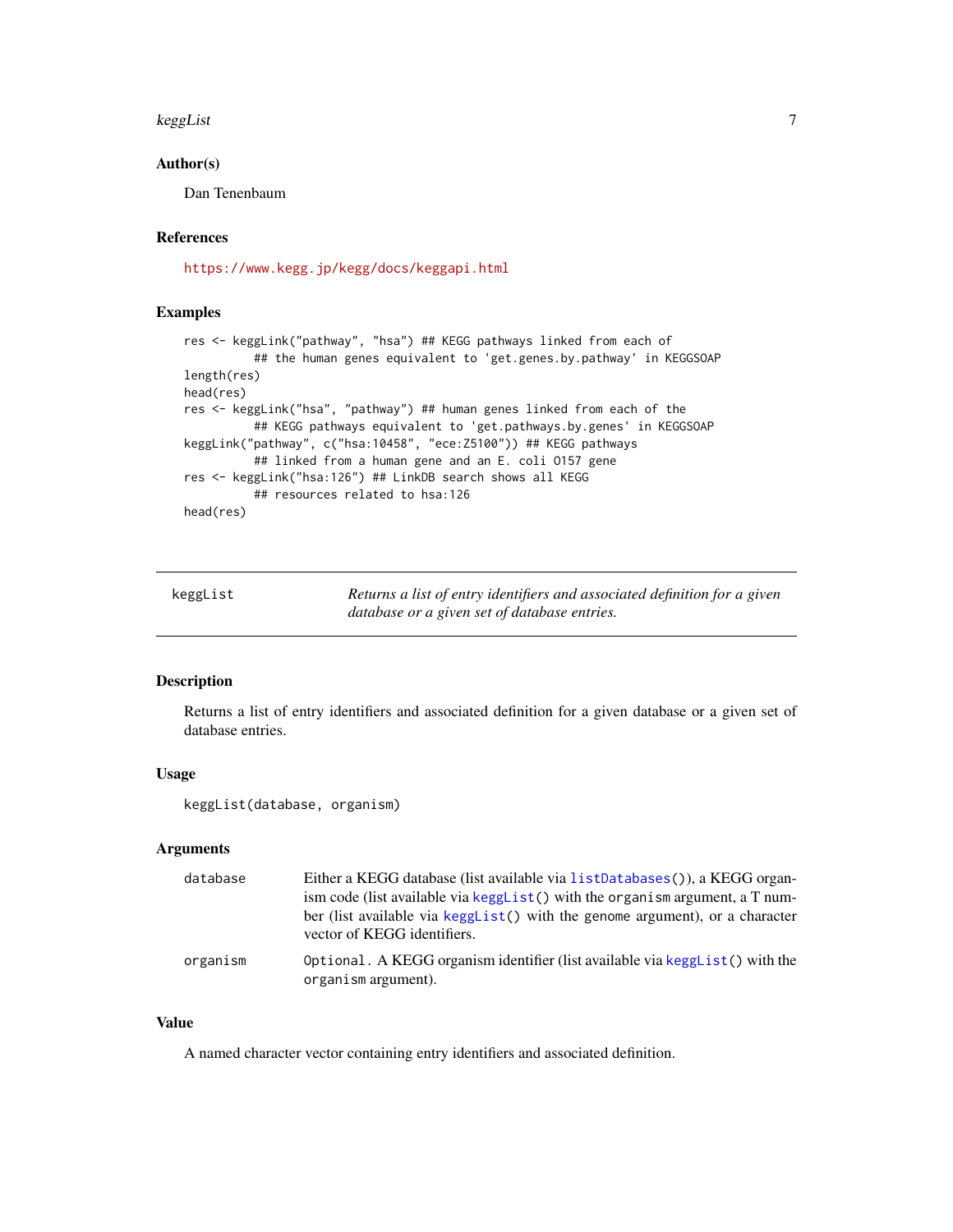#### <span id="page-7-0"></span>Author(s)

Dan Tenenbaum

## References

<https://www.kegg.jp/kegg/docs/keggapi.html>

#### Examples

```
res <- keggList("pathway") ## returns the list of reference pathways
length(res)
head(res)
res <- keggList("pathway", "hsa") ## returns the list of human pathways
length(res)
head(res)
res <- keggList("organism") ## returns the list of KEGG organisms with
                     ## taxonomic classification
nrow(res)
head(res)
res <- keggList("hsa") ## returns the entire list of human genes
length(res)
head(res)
## keggList("T01001") ## same as above
keggList(c("hsa:10458", "ece:Z5100")) ## returns the list of a human gene
                                      ## and an E.coli O157 gene
keggList(c("cpd:C01290","gl:G00092")) ## returns the list of a compound entry
                                      ## and a glycan entry
keggList(c("C01290+G00092")) ## same as above (prefixes are not necessary)
```
<span id="page-7-1"></span>listDatabases *Lists the KEGG databases which may be searched.*

#### Description

Lists the KEGG databases which may be searched. In most cases, you can also use a KEGG organism name or T number (genome identifier) as a database name.

#### Usage

```
listDatabases()
```
#### Value

A character vector of database names.

#### Author(s)

Dan Tenenbaum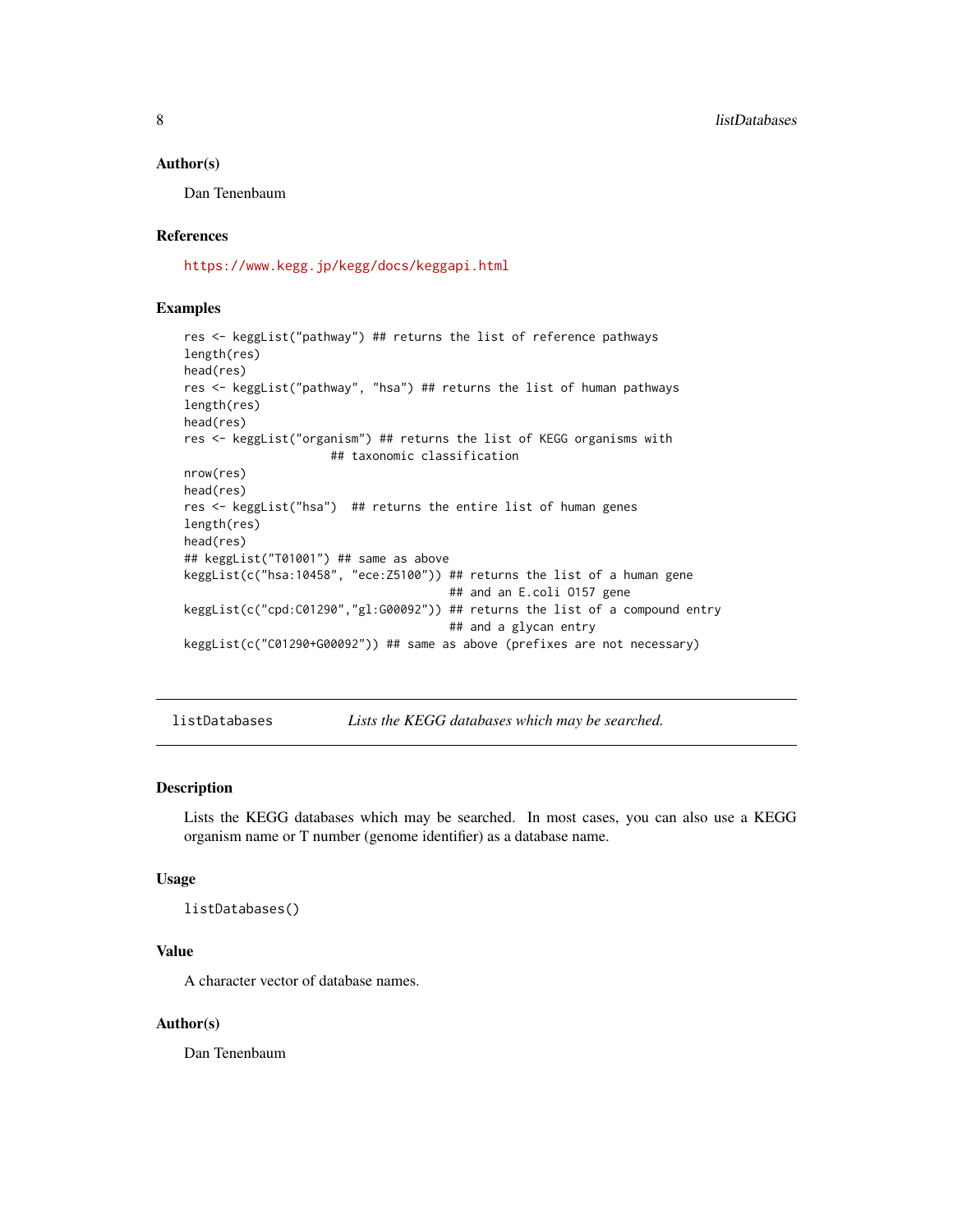## <span id="page-8-0"></span>References

<https://www.kegg.jp/kegg/docs/keggapi.html>

#### See Also

[keggList](#page-6-1)

## Examples

```
listDatabases()
res <- keggList("organism") ## list all organisms
nrow(res)
head(res)
res <- keggList("hsa") ## list all human genes
length(res)
head(res)
## keggList("T01001") ## list all human genes
res <- keggList("genome") ## list all genome identifiers
length(res)
head(res)
```
mark.pathway.by.objects

*Client-side interface to obtain an url for a KEGG pathway diagram with a given set of genes marked*

## Description

Given a KEGG pathway id and a set of KEGG gene ids, the functions return the URL of a KEGG pathway diagram with the elements corresponding to the genes marked by red or specified color

#### Usage

```
mark.pathway.by.objects(pathway.id, object.id.list)
color.pathway.by.objects(pathway.id, object.id.list,
                                     fg.color.list, bg.color.list)
```
#### Arguments

| pathway.id | pathway. id a character string for a KEGG pathway id. KEGG pathway ids con-<br>sist of the string path followed by a colon, a three-letter code for the organism of<br>concern, and then a number (e. g. "path:eco00020"). The three-letter organism<br>code consists of the first letter of the genus name and the first two letters of the<br>species name of the scientific name of the organism of concern |
|------------|----------------------------------------------------------------------------------------------------------------------------------------------------------------------------------------------------------------------------------------------------------------------------------------------------------------------------------------------------------------------------------------------------------------|
|            | object.id.list object.id.list a vector of character strings for KEGG gene ids. KEGG gene<br>ids normally consist of three letters followed by a column and then several nu-<br>meric numbers. The three letters are from the first letter of the genus name and<br>the first two letters of the species name of the scientific name of the organism of<br>concern (e. g. hsa:111 for Homo Sapiens)             |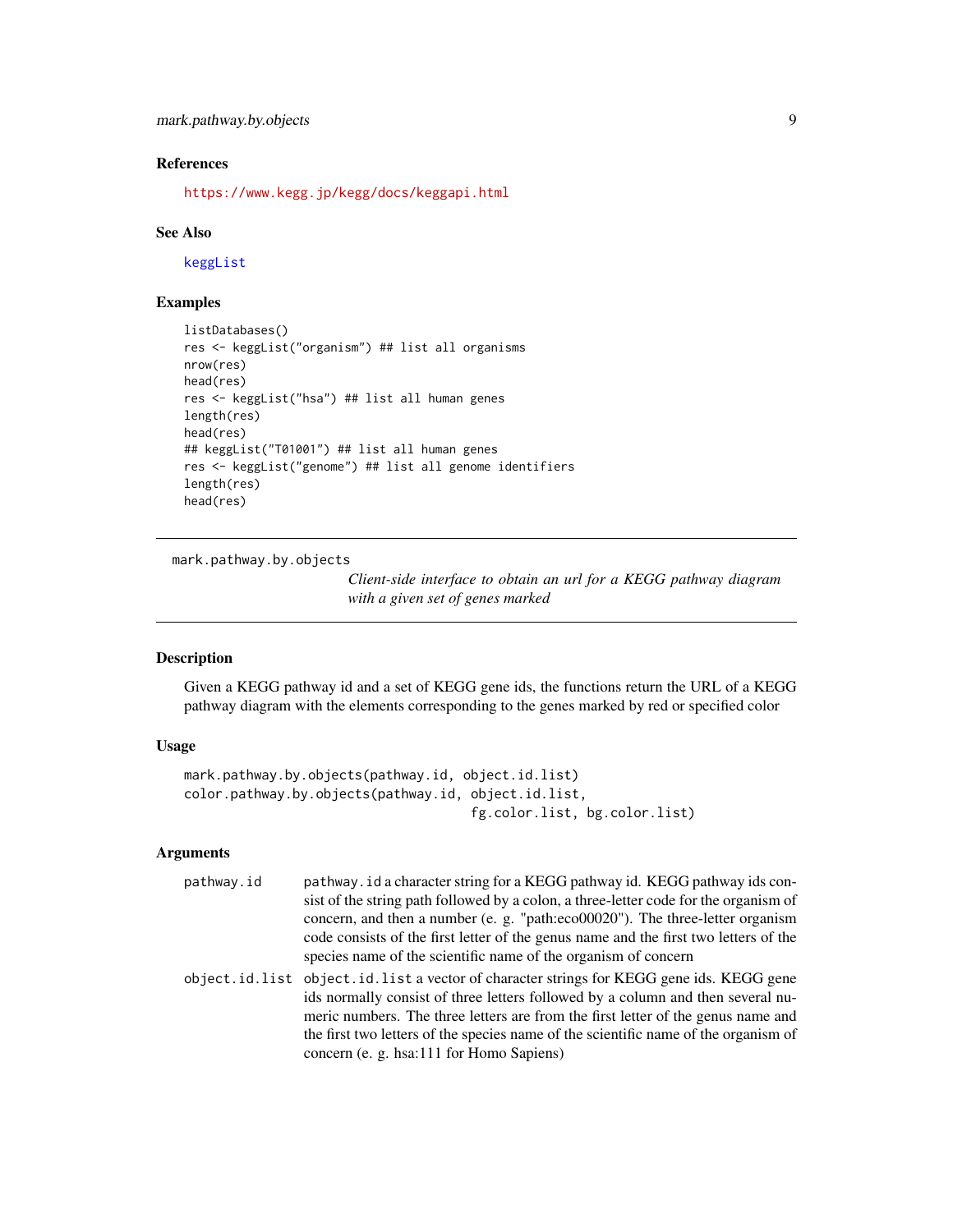<span id="page-9-0"></span>

|               | fg.color.list fg.color.list a vector of two character strings to indicate the color for the<br>text and border, respectively, of the objects in a pathway diagram. The strings<br>can either be a color code linke \#ff0000 or letter link yellow |
|---------------|---------------------------------------------------------------------------------------------------------------------------------------------------------------------------------------------------------------------------------------------------|
| bg.color.list | bg.color.list a vector of character strings of the same length of object.id.list<br>to indicate the background color of the objects in a pathway diagram. The strings<br>can either be a color code like \#ff0000 or letter like yellow           |

#### Details

This function only returns the URL of the KEGG pathway diagram. Use the function [browseURL](#page-0-0) to view the diagram.

These functions are not part of the KEGG REST API; they are provided because they existed in KEGGSOAP and an alternative implementation was possible.

## Value

This function returns a character string for the url

## Author(s)

Jianhua Zhang

## References

<https://www.kegg.jp/kegg/docs/keggapi.html>

#### See Also

[browseURL](#page-0-0)

## Examples

```
url <- mark.pathway.by.objects(
    "path:eco00260", c("eco:b0002", "eco:c00263")
)
if(interactive()){
    browseURL(url)
}
url <- color.pathway.by.objects(
    "path:eco00260", c("eco:b0002", "eco:c00263"),
    c("#ff0000", "#00ff00"),
    c("#ffff00", "yellow")
\mathcal{L}
```